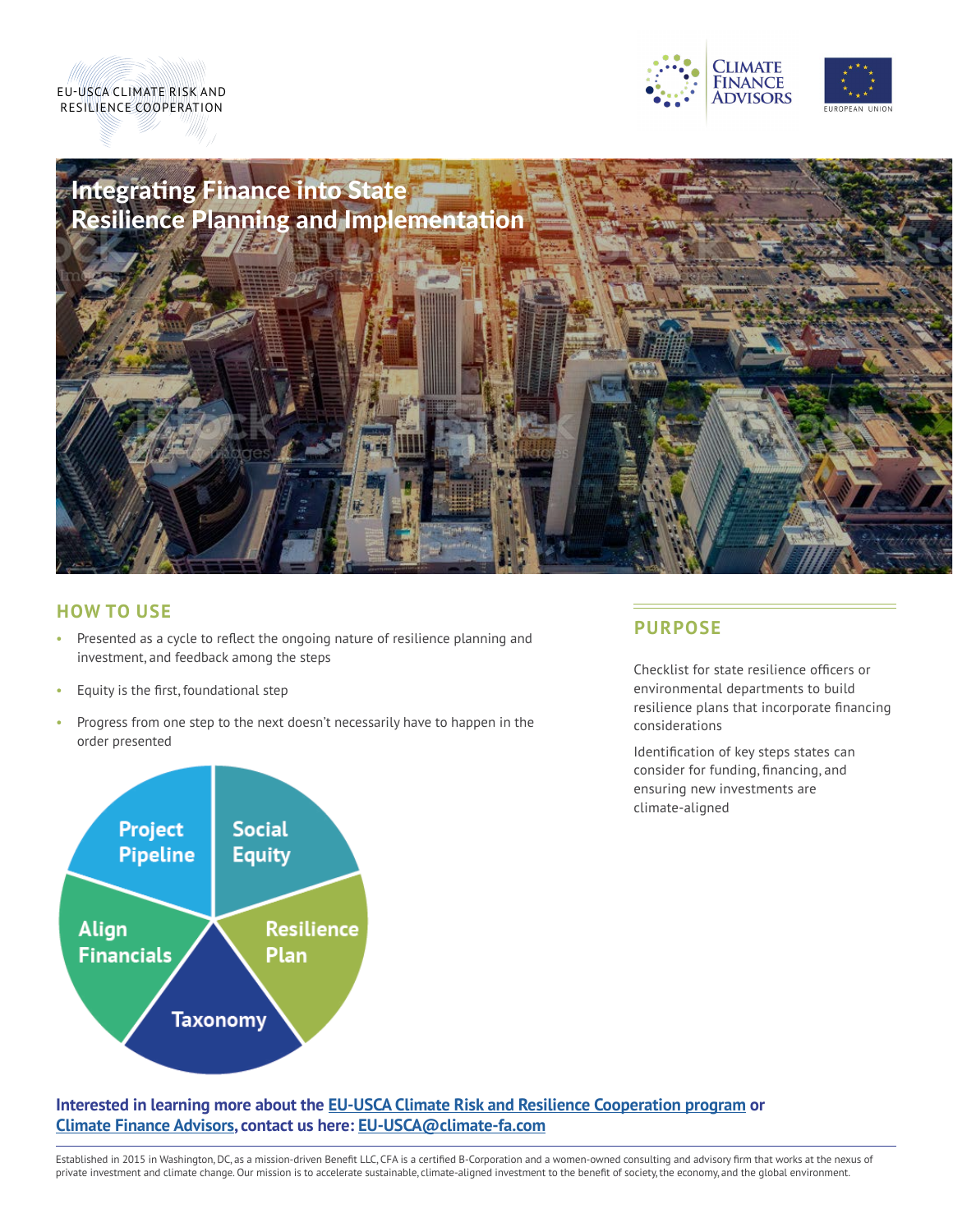

### **Integrate equity considerations throughout the cycle.**

ш **EXAMPLE** EXAMPL

**EXAMPLE**

EXAMPI

Щ

Baltimore's sustainability plan has a [framework to guide equity considerations](https://www.baltimoresustainability.org/wp-content/uploads/2019/02/Sustainability-Plan_Ch6-Ch7.pdf) during its design, planning, decision-making, and implementation phases.

### **Conduct robust, regular stakeholder and community consultations.**

[New Mexico First](https://nmfirst.org/) serves as a forum for public policymakers to engage with stakeholders and local communities through deliberative town halls and forums, prioritizing engagement with rural and tribal communities.

### **Ensure decision-making roles for people and communities that should benef it from equity-focused measures and investments.**

in. **EXAMPLE** EXAMPL

The [DC Green Bank](https://www.dcclimate.org/wp-content/uploads/2019/04/350-Green-Bank-Implementation-Campaign-One-Pager.pdf) requires that two of its seven voting board members have experience in affordable housing or community development.

### **Leverage on-the-ground knowledge of people and communities to identify projects that respond to needs.**

ш **EXAMPLE**EXAMPL

King County, Washington, developed a Sustainable and Resilient Frontline Communities climate strategy through a communitydriven process, with leaders of frontline communities represented on its Climate Equity Community Task Force.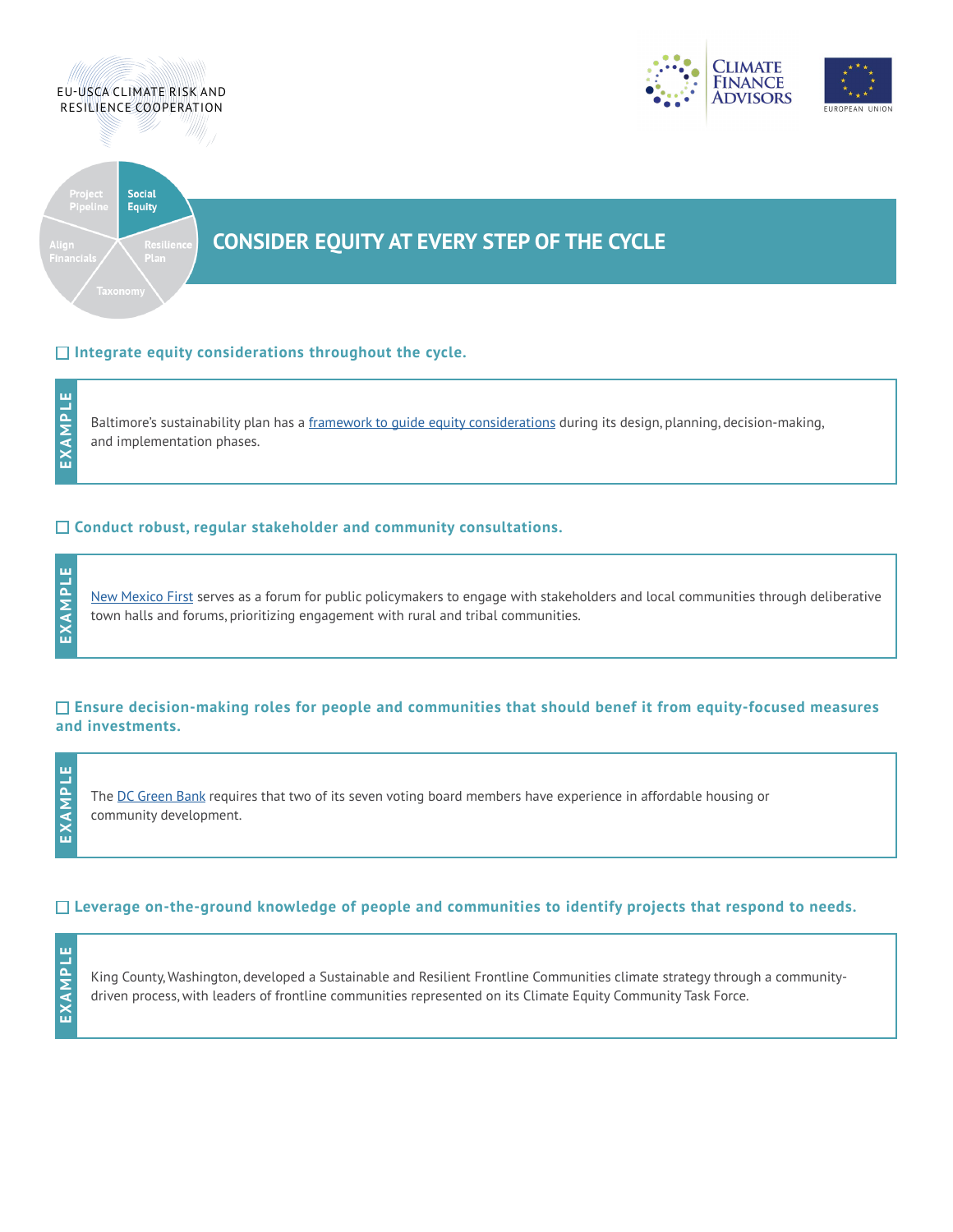





# **INTEGRATE FINANCE AND FINANCING MECHANISMS INTO RESILIENCE- PLAN DEVELOPMENT AND MILESTONES**

**Where possible, address financing considerations and develop a financing plan, including sources and uses of funds, at an early stage of resilience planning.**

Rhode Island developed its adaptation plan for the state's [Resilient Rhody](https://www.riib.org/ResilientRhody) initiative in close cooperation with the Rhode Island Infrastructure Bank.

### **Identify priority sectors based on economic or social importance as well as on a vulnerability assessment. Outline which sources of financing are most viable for projects in each sector.**

The [Minnesota State Hazard Mitigation Plan,](https://dps.mn.gov/divisions/hsem/hazard-mitigation/Documents/2019-mn-hmp-only.pdf) which outlines the state's planning effort for hazards, is meant to be used by state and local officials to plan and prioritize resource allocations. The plan outlines particular hazard considerations for different economic sectors with references to sector-specific sources of data.

### **Engage expertise of public financial institutions and mechanisms when developing projects and infrastructure interventions.**

**EXAMPLE** XAMPL m

**EXAMPLE**

EXAM

ů. d

**EXAMPLE**

EXAMPL

ù.

The [City of Warsaw](https://www.eib.org/attachments/registers/123268620.pdf) engaged with the European Investment Bank (EIB) to design a large, framework loan used to co-finance a variety of projects that align with EIB adaptation objectives and the city's climate resilience plan.

**EXAMPLE**EXAMPL

Engage stakeholders for frequent input on plan details, and outline how each can help in implementation. Stakeholders include other government departments, public funding sources (e.g. green banks), institutional investors, insurance companies, the banking sector, NGOs, and the general public.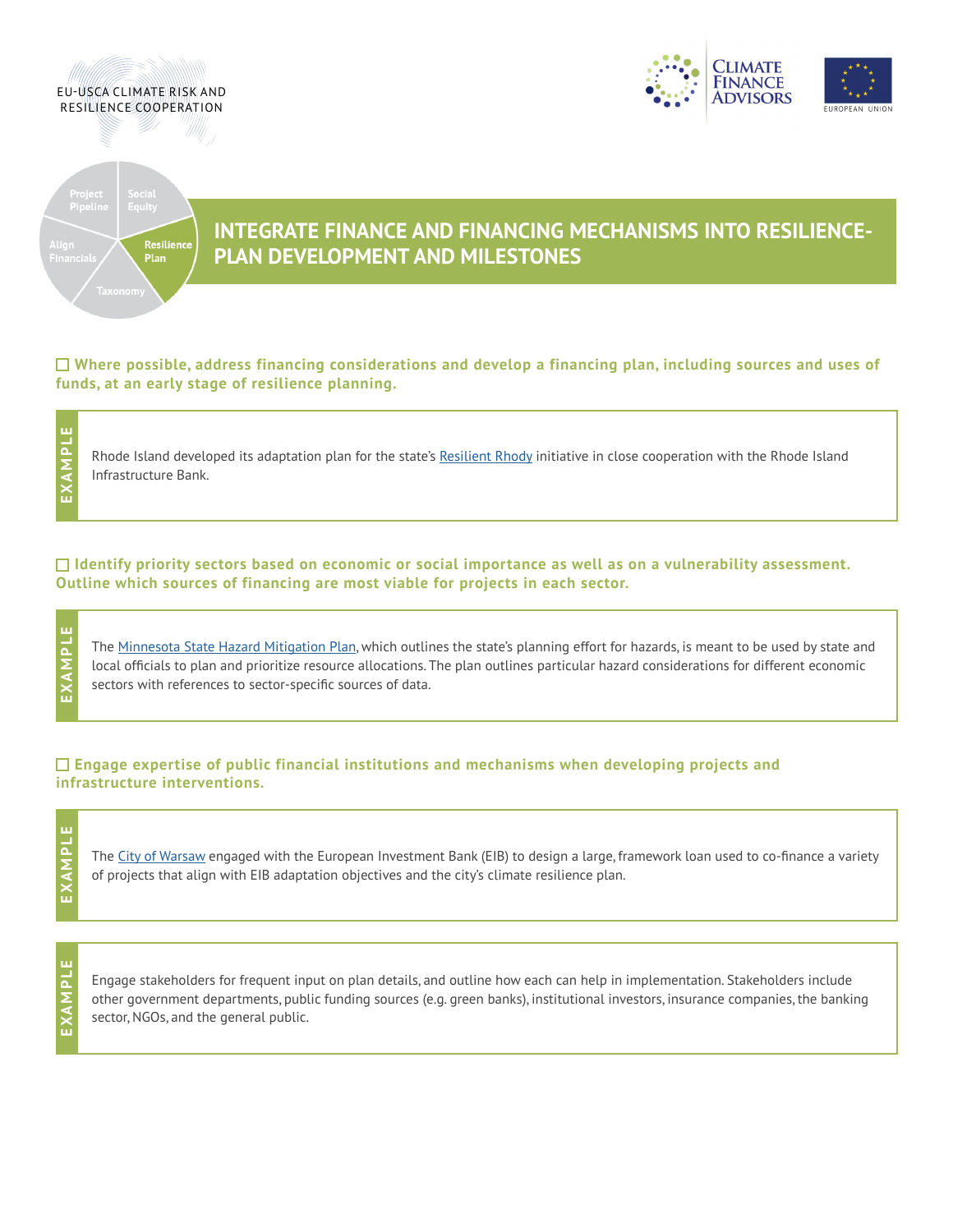





## **DEVELOP A TAXONOMY OR CLASSIFICATION FRAMEWORK OF PROJECTS, MEASURES, AND TYPES TAXONOMY OF FIRMS**<br> **RELEVANT TO THE PLAN**

**If applicable, consider adopting or developing aclimate resilience taxonomy for state government departments and public financial mechanisms to define and classify resilience investments.**

The [EU Taxonomy](https://ec.europa.eu/info/sites/default/files/business_economy_euro/banking_and_finance/documents/200309-sustainable-finance-teg-final-report-taxonomy_en.pdf) serves as a common classification system to provide companies, investors, and policymakers with a clear understanding of what economic activities can be considered environmentally sustainable.

### **Integrate taxonomies or classification frameworks in state planning and financing.**

**EXAMPLE EXAMPLE**

**EXAMPLE**

EXAMPL

ш

The [Finance ClimAct](https://finance-climact.eu/project-description/) is an initiative of the Government of France that integrates the EU taxonomy in regulation and supervision, and includes programs for stakeholder adoption throughout the public sector, financial sector, industry, and households.

### **Use a taxonomy to track, measure, & report on solutions implemented.**

### ш **EXAMPLE**EXAMPL

[BBVA,](https://www.bbva.com/en/sustainability/what-is-the-taxonomy-for-sustainable-finance/) a Spanish bank, plans to use the EU Taxonomy to assess and monitor how its investments and financial products align with the criteria, and to what degree.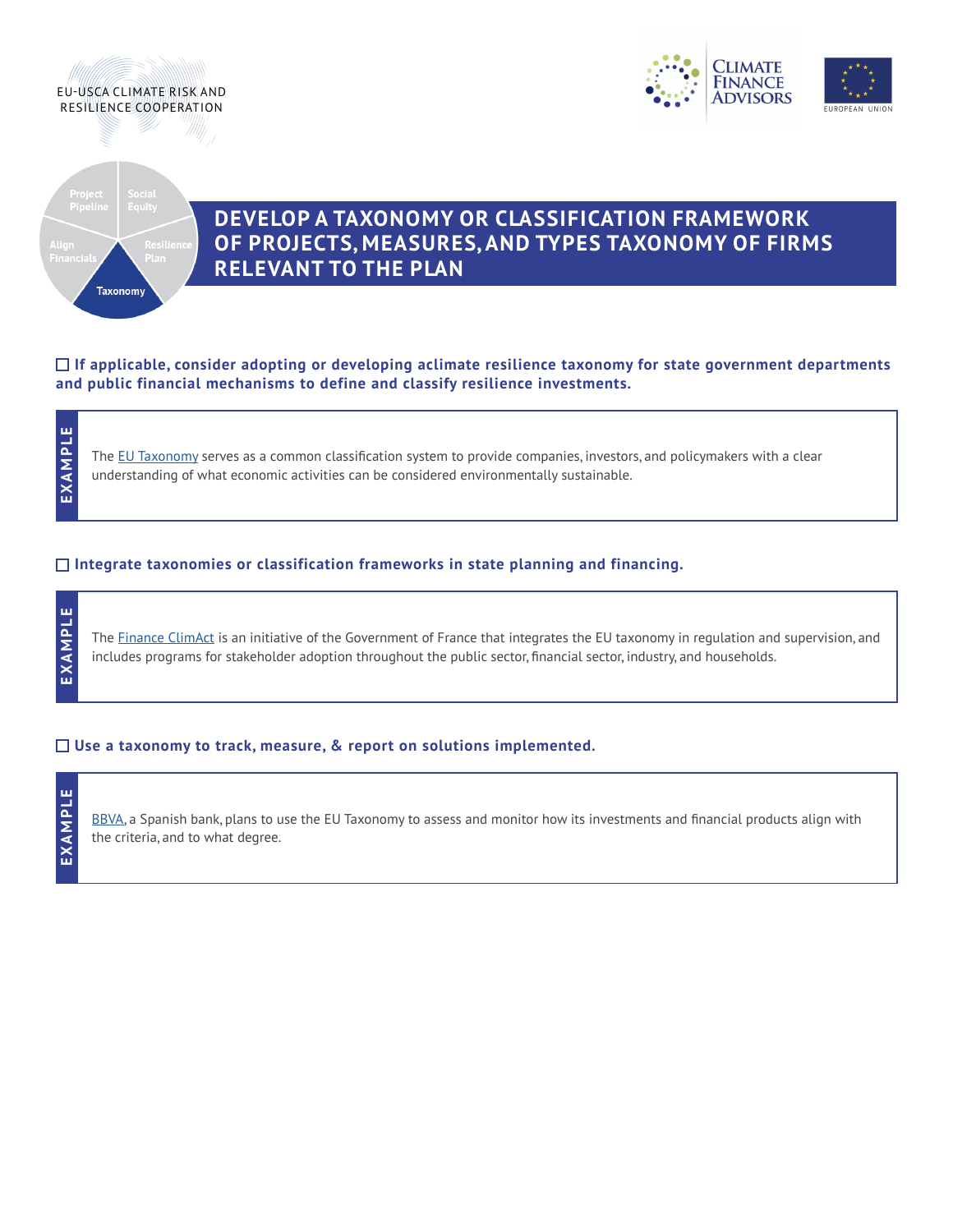





# **BUILD FINANCIAL INSTITUTIONS AND PROGRAMS THAT ALIGN**<br>Financials **WITH THE PLAN**

### **Catalogue existing financing tools to identify those that can be adapted for resilience financing.**

ш **EXAMPLE** EXAMPL

**EXAMPLE**

EXAMPL

ш

The [Massachusetts Clean Water Trust](https://www.mass.gov/orgs/the-massachusetts-clean-water-trust) leverages federal and state revolving funds with its own municipal bonds, backed by borrowers' repayments and reserve funds, to issue low-interest loans for clean and resilient water infrastructure projects covering 97% of state residents.

### **Repurpose existing institutions and mechanisms or combine parts of existing ones into a new program or institution.**

Provide a mandate and guidance to existing institutions (e.g. green banks) to incorporate resilience into operations and set targets for resilience investments.

Bundle resilience offerings with traditional instruments targeting key sectors such as transport, energy, water, etc.

EXAMPLE **EXAMPLE**

**EXAMPLE**

EXAMPLE

[Inclusive Prosperity Capital \(IPC\)](https://www.inclusiveprosperitycapital.org/) launched as a spin-off of the Connecticut Green Bank with public and private capital support. Its mission: to increase access to capital for low-to-moderate income communities and nontraditional credits.

### **Consider a new institution if repurposing or recombining is not feasible.**



[Portugal's advancement of a state-owned development bank](https://www.reuters.com/article/us-portugal-development-bank/portugal-pushes-ahead-with-plans-for-state-owned-development-bank-idUSKBN23P30W) to address market gaps and serve as a National Green Bank.